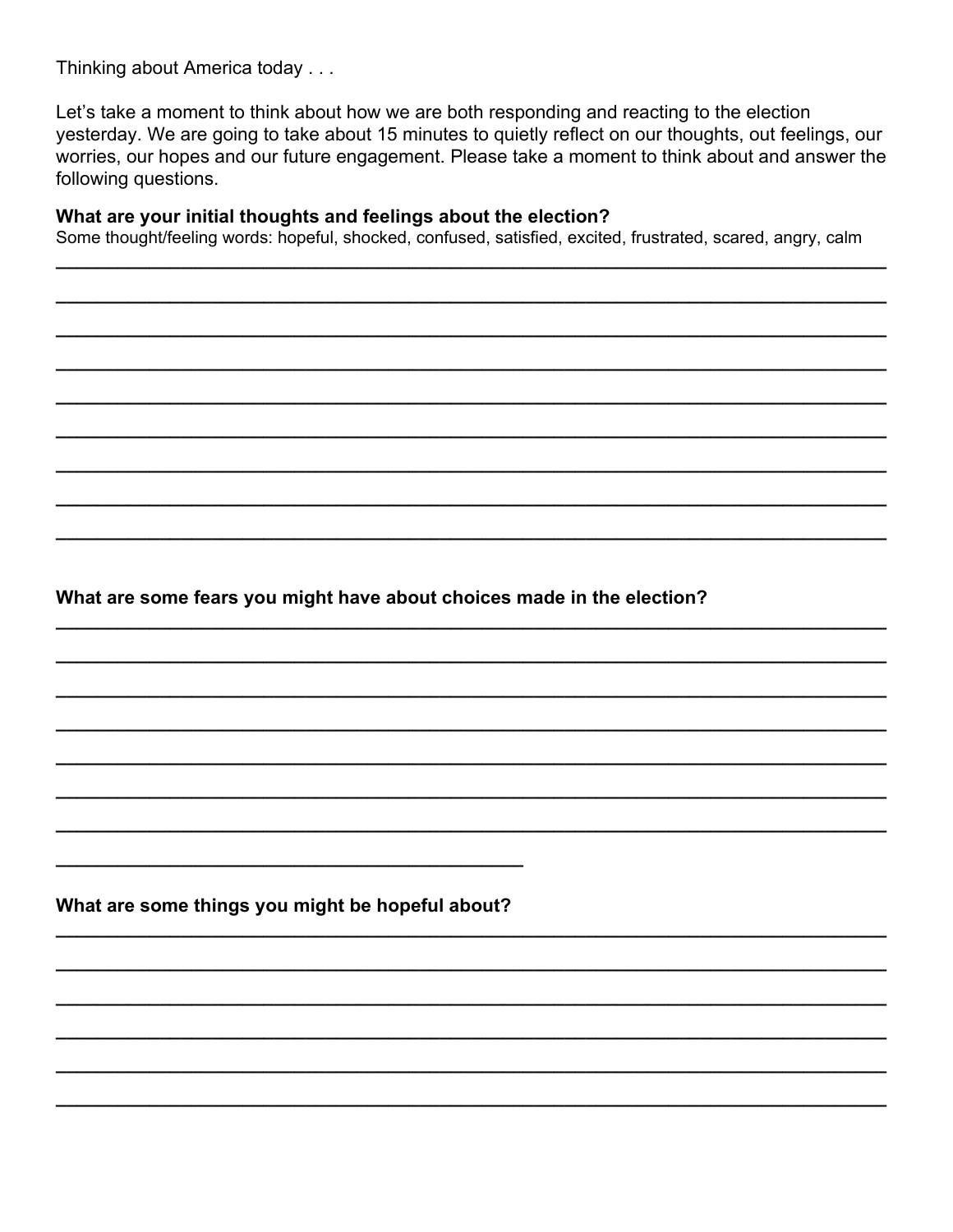What are some questions you have about the future?

How can you get involved to help make the changes you would like to see happen?

Take a moment to consider the impact that the ballot questions might have on your personal experience.

How might each of these results impact you?

Ballot Question #1: No on increased number of licenses for slot machine parlor.

Ballot Question #2: No on increased number charter schools.